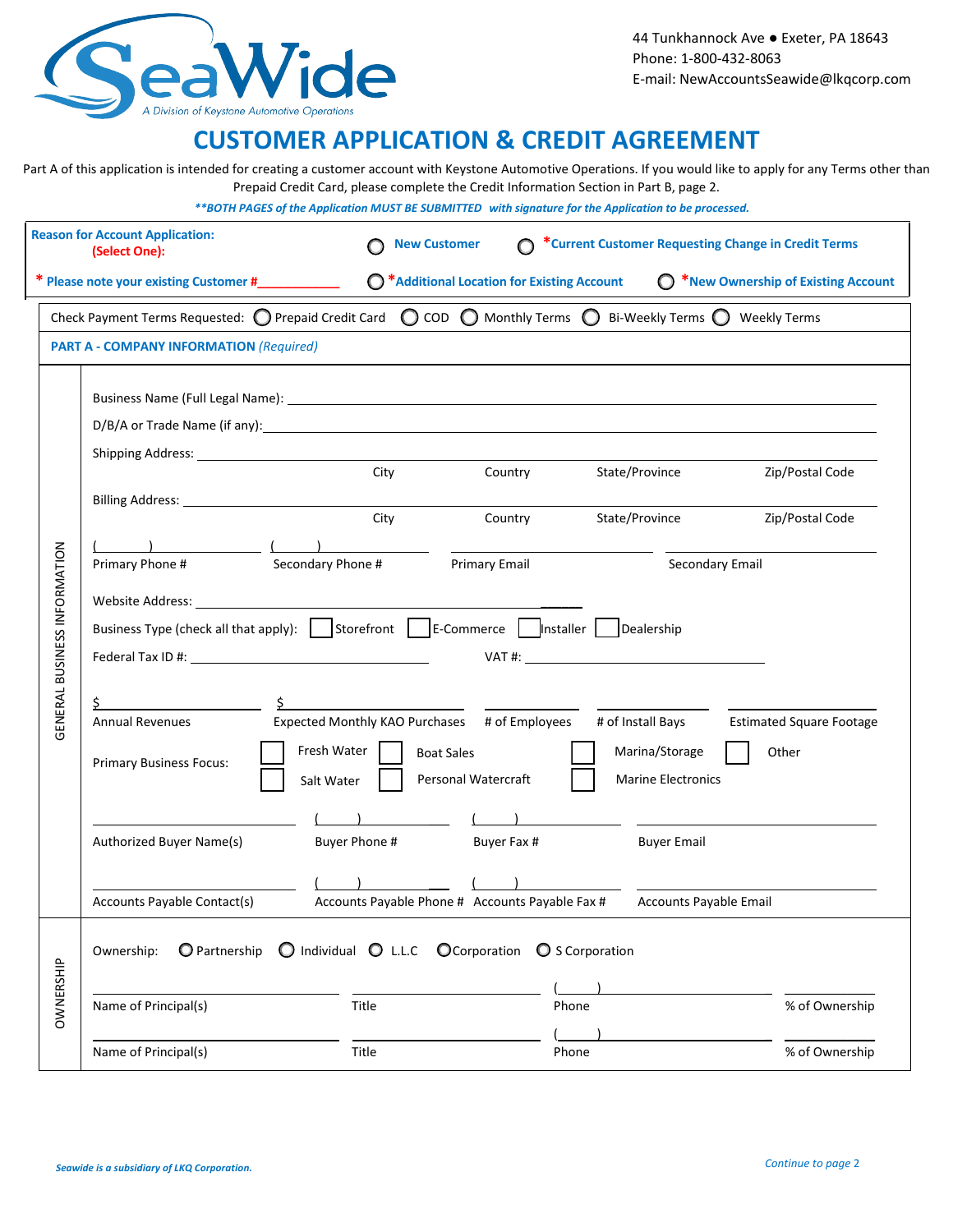

### **CUSTOMER APPLICATION & CREDIT AGREEMENT**

#### **PART B - REQUEST FOR CREDIT** *(Required only if applying for terms other than Prepaid Credit Card)*

Information provided in the Credit Application Section will be used by LKQ Corporation and/or one of its subsidiaries or affiliates ("LKQ") solely for the purpose of extending credit. Attach a separate sheet with additional information if necessary.

| <b>HISTORY</b>                      | O Rent O Own<br>Facilities:<br>Have You Ever Filed for Bankruptcy?   | <b>Business Owned Since</b><br>O Yes O No                         | # of Years at Present Location<br>Is Your Business a Franchise? |                   | $\bigcirc$ Yes<br>$\bigcirc$ No                                                                      |
|-------------------------------------|----------------------------------------------------------------------|-------------------------------------------------------------------|-----------------------------------------------------------------|-------------------|------------------------------------------------------------------------------------------------------|
| <b>BANK REFERENCE</b>               | <b>Bank Name</b><br>Account Manager to Contact<br>Phone<br>Fax       | <b>Complete Address</b><br>Email                                  | Date Account Established                                        |                   | <b>Business Account Type:</b><br>Checking<br>Savings<br>Overnight Clearing<br>Line of Credit Loan(s) |
| <b>REFERENCES</b><br>TRADE I        | <b>Business Name</b><br><b>Business Name</b><br><b>Business Name</b> | <b>Contact Name</b><br><b>Contact Name</b><br><b>Contact Name</b> | Phone<br>Phone<br>Phone                                         | Fax<br>Fax<br>Fax | Email<br>Email<br>Email                                                                              |
| <b>PART C - PERSONAL GUARANTEE:</b> |                                                                      |                                                                   |                                                                 |                   |                                                                                                      |

To induce LKQ to extend credit to the above Applicant, the undersigned ("Guarantor"), hereby guarantees payment of any and all of Applicant's indebtedness to LKQ under this credit agreement or otherwise under applicable law. Any revocation of Applicant's credit privileges shall not affect the guaranty with respect to amounts owed before receipt of the notice of revocation by LKQ. Notices of acceptance, default and nonpayment are hereby waived. This guaranty shall be a continuing and irrevocable guaranty and indemnity for indebtedness of Applicant to LKQ. Guarantor consents to any modification, extension and/or renewal of the credit agreement hereby guaranteed without notice. If the Applicant fails to pay the account when due, LKQ may proceed against Guarantor to collect any and all amounts due from Applicant, without notice to Guarantor and without first proceeding against Applicant. Guarantor agrees that the laws of the State of Illinois shall govern this credit agreement and guaranty, and that any and all disputes arising from or related to this agreement or guaranty shall be litigated exclusively in state or federal court located in Chicago, Illinois, to whose jurisdiction Guarantor irrevocably consents.

Guarantor's Name (Print): \_\_\_\_\_\_\_\_\_\_\_\_\_\_\_\_\_\_\_\_\_\_\_\_\_\_\_\_\_\_\_\_\_\_\_\_\_\_\_\_\_\_\_ Guarantor's Signature: \_\_\_\_\_\_\_\_\_\_\_\_\_\_\_\_\_\_\_\_\_\_\_\_\_\_\_\_\_\_\_\_\_\_\_\_\_\_\_\_\_\_\_\_\_\_\_\_

#### **PART D - TERMS & CONDITIONS** *(Required for all applications):*

With its signature below, Applicant (i) certifies that all information contained herein is true and correct and that it is engaged in a commercial activity, (ii) grants permission to LKQ Corporation and its subsidiaries (collectively, "LKQ") to obtain independent credit reports or credit reports and other information from its references and bank, (iii) authorizes the credit references and bank reference(s) to release information to LKQ that may be used to determine credit worthiness, and (iv) agrees to pay all bills, invoices, and account statements rendered in full within ten (10) calendar days after receipt by Applicant. Any past due account is subject to being placed on collect-on-delivery (C.O.D.) until paid in full. Repeated late payments could result in revocation of Applicant's credit privileges, which LKQ may revoke in its sole and absolute discretion. Applicant agrees to pay a service charge of 2.0% per month on balances not timely paid. Applicant also agrees to pay all of LKQ's reasonable fees and expenses incurred in collecting past due balances, including but not limited to LKQ's reasonable attorneys' fees, court costs, litigation expenses, and/or collection agency fees and expenses. This credit agreement and all other agreements and contracts between Applicant and LKQ shall be governed by the laws of the State of Illinois. Any and all disputes arising from or related to this credit agreement shall be litigated exclusively in state or federal court located in Chicago, Illinois, to whose jurisdiction Applicant irrevocably consents.

Date: \_\_\_\_\_\_\_\_\_\_\_\_\_\_\_\_\_\_\_\_\_\_\_\_\_\_ Name (Print): \_\_\_\_\_\_\_\_\_\_\_\_\_\_\_\_\_\_\_\_\_\_\_\_\_\_\_\_\_\_\_\_\_\_\_\_\_\_\_\_\_\_\_\_\_\_\_\_\_\_\_\_\_\_\_\_\_\_\_\_\_\_\_\_\_\_

Title: \_\_\_\_\_\_\_\_\_\_\_\_\_\_\_\_\_\_\_\_\_\_\_\_\_\_\_\_\_\_\_\_\_\_\_\_\_\_\_ Signature: \_\_\_\_\_\_\_\_\_\_\_\_\_\_\_\_\_\_\_\_\_\_\_\_\_\_\_\_\_\_\_\_\_\_\_\_\_\_\_\_\_\_\_\_\_\_\_\_\_\_\_\_\_\_\_\_\_\_\_\_\_\_\_\_\_\_

THE FEDERAL EQUAL CREDIT OPPORTUNITY ACT PROHIBITS CREDITORS FROM DISCRIMINATING AGAINST CREDIT APPLICANTS ON THE BASIS OF RACE, COLOR, RELIGION, NATIONAL ORIGIN, SEX, MARITAL STATUS; AGE (PROVIDED THE APPLICANT HAS THE CAPACITY TO ENTER INTO A BINDING CONTRACT); BECAUSE ALL OR PART OF THE APPLICANT'S INCOME DERIVES FROM ANY PUBLIC ASSISTANCE PROGRAM; OR BECAUSE THE APPLICANT HAS IN GOOD FAITH EXERCISED ANY RIGHT UNDER THE CONSUMER CREDIT PROTECTION ACT. THE FEDERAL AGENCY THAT ADMINISTERS COMPLIANCE WITH THIS LAW CONCERNING THIS CREDITOR IS FEDERAL TRADE COMMISSION, EQUAL CREDIT OPPORTUNITY; WASHINGTON, D.C. 20580.

If your application for business credit is denied, you have the right to a written statement of the specific reasons for the denial. To obtain the statement, please contact KAO via e-mail at **[CreditTeam@LKQCorp.com](mailto:CreditTeam@LKQCorp.com) within 60 days from the date you are notified of our decision. We will send you a written statement of reasons for the denial within 30 days of receiving your request.**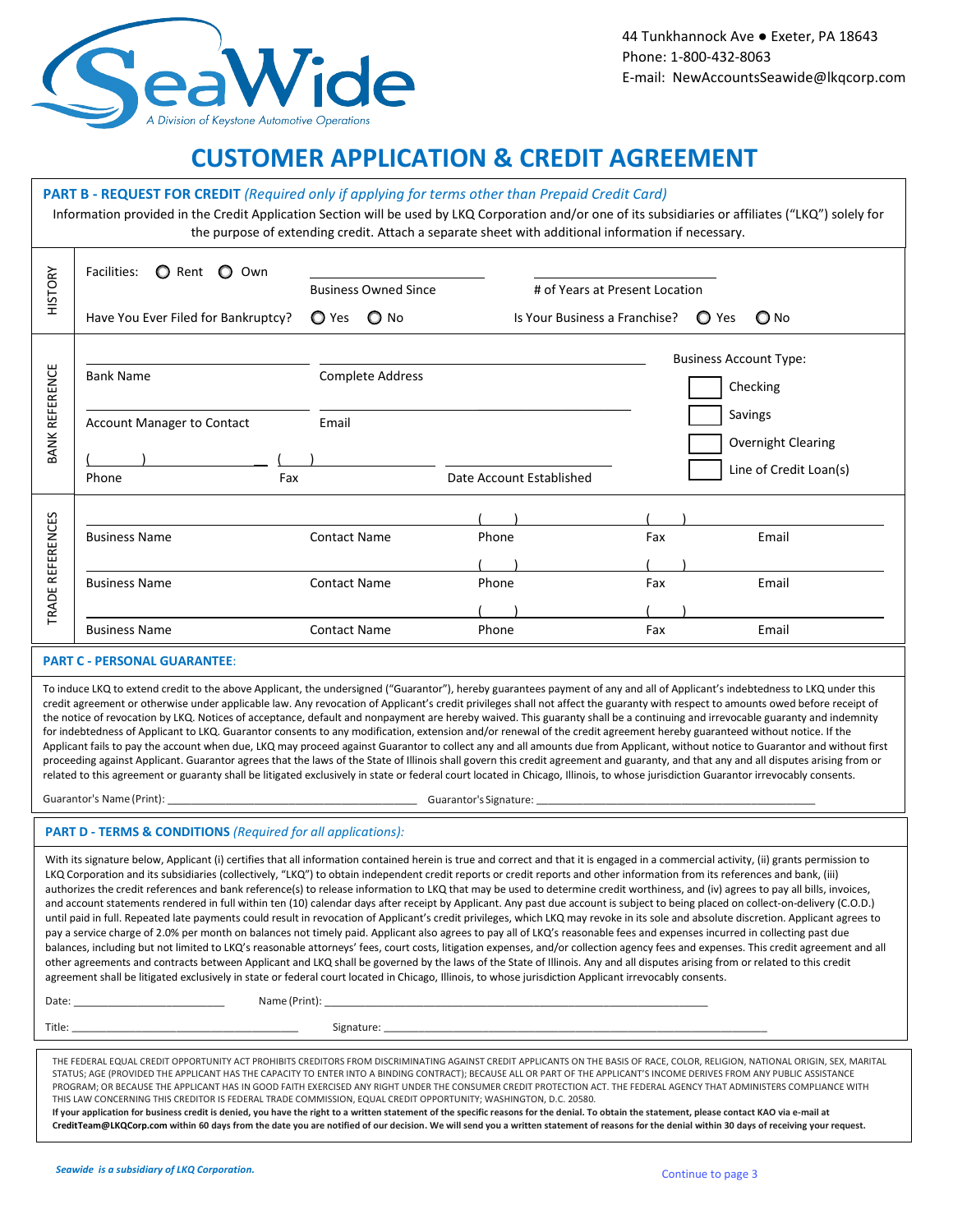

### **EXHIBIT A**

# **LKQ CORPORATION NEW CUSTOMER EXPORT COMPLIANCE QUESTIONNAIRE**

**LKQ Corporation is committed to complying with all export laws of the United States. In furtherance of that goal, we require customers to complete this questionnaire. We will treat the responses as confidential and disclose them only as required by law. Please respond fully to each question and mark any portion which you feel does not apply as not applicable or N/A. Regretfully, we are unable to transact business with you if you do not respond.** 

Company Name (include full legal name and any assumed, adopted or d/b/a name):

| List affiliated companies, including parent or subsidiary companies:                                                                         |  |
|----------------------------------------------------------------------------------------------------------------------------------------------|--|
|                                                                                                                                              |  |
| Identify by complete name, each principal or 10% or greater shareholder of the Company:                                                      |  |
|                                                                                                                                              |  |
|                                                                                                                                              |  |
| Provide name and address of bank(s) and other financial institutions:                                                                        |  |
|                                                                                                                                              |  |
|                                                                                                                                              |  |
|                                                                                                                                              |  |
|                                                                                                                                              |  |
|                                                                                                                                              |  |
| Description of products:                                                                                                                     |  |
|                                                                                                                                              |  |
|                                                                                                                                              |  |
| Please describe the nature of the Company's business, including whether the Company is an end-user or re-seller of the products in question: |  |